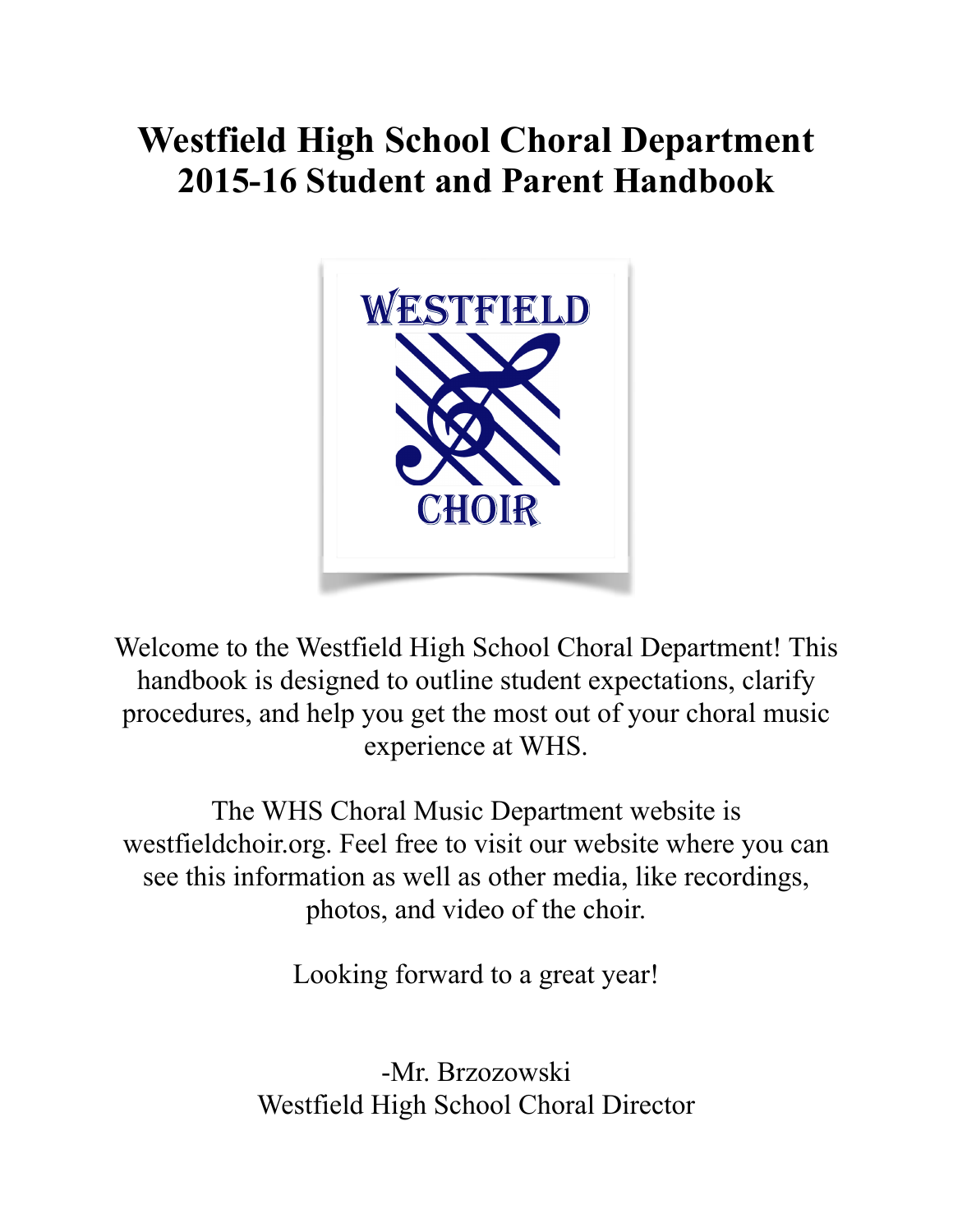# **I. COURSE DESCRIPTIONS**

#### *WHS Mixed Chorus*

The *WHS Mixed Chorus* is a choral music class open to students in grades 9-12 who are interested in learning about the fundamentals of singing and musicianship. Students will sing a variety of repertoire in accordance with the State and National standards of music that reflect variety of music styles, cultures, and historical periods. Students are responsible for performing in two concerts throughout the year - one concert in December and one concert in May.

## *WHS Bella Cora*

The *WHS Bella Cora* is a treble chorus consisting of singers selected from Mixed Chorus, grades 10-12. Singers will be introduced to advanced choral techniques, refining choral blend, musicianship, and vocal technique. Students in *WHS Bella Cora* are responsible for performing in a minimum of two concerts during the year - one concert in the winter and one in the spring. The *WHS Bella Cora* will combine with the *WHS Concert Choir Treble Chorus* for winter and spring concerts.

### *WHS Mens Chorus*

The *WHS Mens Chorus* is an extra-curricular, non-auditioned mens chorus consisting of students who are enrolled in any WHS chorus, band, or orchestra. Students will sing a variety of mens chorus literature from traditional to popular. The WHS Mens Chorus will perform at the winter and spring concerts as well as choir recruitment events. Ensemble members will meet once a month in the evening from 7-8:30 PM as well as scheduled 7 AM rehearsals. More after school rehearsals will be scheduled closer to the concerts.

### *WHS Concert Choir*

The *WHS Concert Choir* is an advanced mixed choir consisting of selected students in grades 10-12. Students in this ensemble are introduced to advanced repertoire, performing various styles of world music, classical music, folk music, and more. Students are expected to maintain a high level of musicianship, and are responsible for their individual part learning. Attention to choral phrasing, intonation, and blend are a main focus. Students are responsible for performing at two WHS concerts in December and May as well as various community, school, and outside of school events throughout the school year. The *WHS Concert Choir*  will attend the ACDA Spring Choral Festival this year.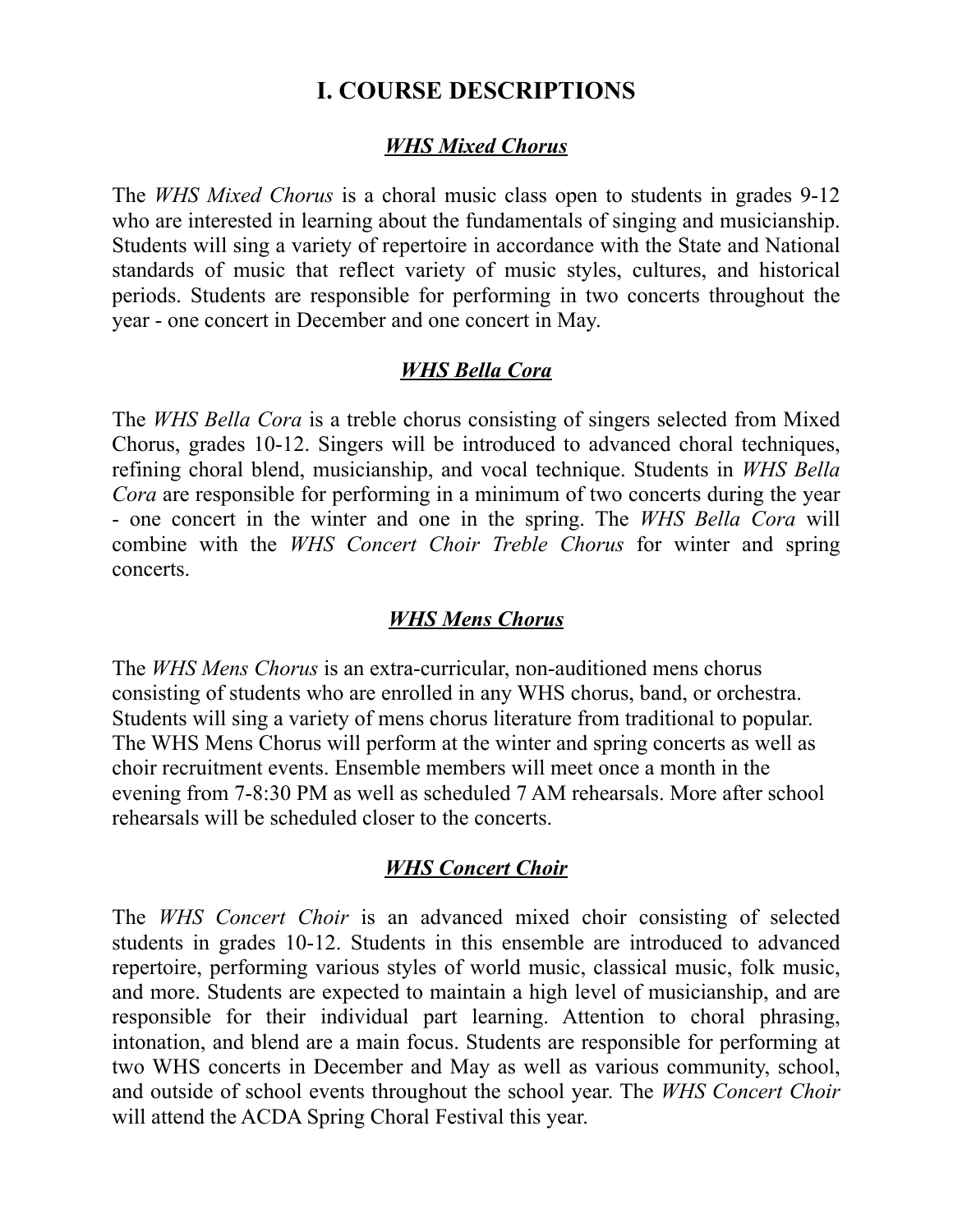# *WHS Treble Chorus*

The *WHS Treble Chorus is* compromised of treble singers who participate in either *Bella Cora* or *WHS Concert Choir.* Students will learn music in their respective classes and combine for several after school and in-school rehearsals (TBA) as we get closer to the each concert. The *WHS Treble Chorus* will attend the ACDA Spring Choral Festival this year.

# *WHS Chorale Choraleers*

The *WHS Chorale Choraleers* will learn and perform a variety of repertoire ranging from Renaissance Madrigals, Carols, and Motets to Vocal Jazz and Contemporary A Cappella music. Students must be concurrently enrolled in Concert Choir. Students will be exposed to diverse and challenging repertoire. Because of the difficulty and the amount of music learned throughout the academic year, singers in this ensemble must demonstrate high levels of musicianship, their ability to learn parts quickly, and being able to blend appropriately in a small group setting. In addition to the WHS December and May concerts, students are responsible for singing at various outside of school events as well community and outreach performances. After school supplemental rehearsals will be scheduled throughout the year (TBA).

# **II. CLASS PROCEDURES/EXPECTATIONS**

- 1. Students are expected to sit in assigned seats and have their folder and a pencil ready prior to the bell.
- 2. Students are responsible for the proper maintenance of their folder with music marked appropriately in pencil and all pages of music accounted for.
- 3. Food and drink (other than water) is not permitted during rehearsals. (Certain exceptions apply for students who are opting out of lunch to take a music ensemble.) No gum please!
- 4. Students are expected to be respectful to teacher, peers, and school materials.
- 5. BathroomPlease ask to use the restroom at the very beginning of the period prior to warmups. Retrieve your folder and put your bag/books at your seat first. If you must use the restroom during classroom activities, please raise you hand and be discreet about leaving the rehearsal.
- 6. Cell Phones The only time cell phones are permitted in class are if they are being directly used for classroom activities. Other than this exception, phones should be out of sight and their use are not permitted at any time during rehearsal.

### First offense - warning

Second offense - Phone will be taken for the day and will need to be picked up after school. Third offense - Phone will be taken to Office A. Parents will need to retrieve cell phone.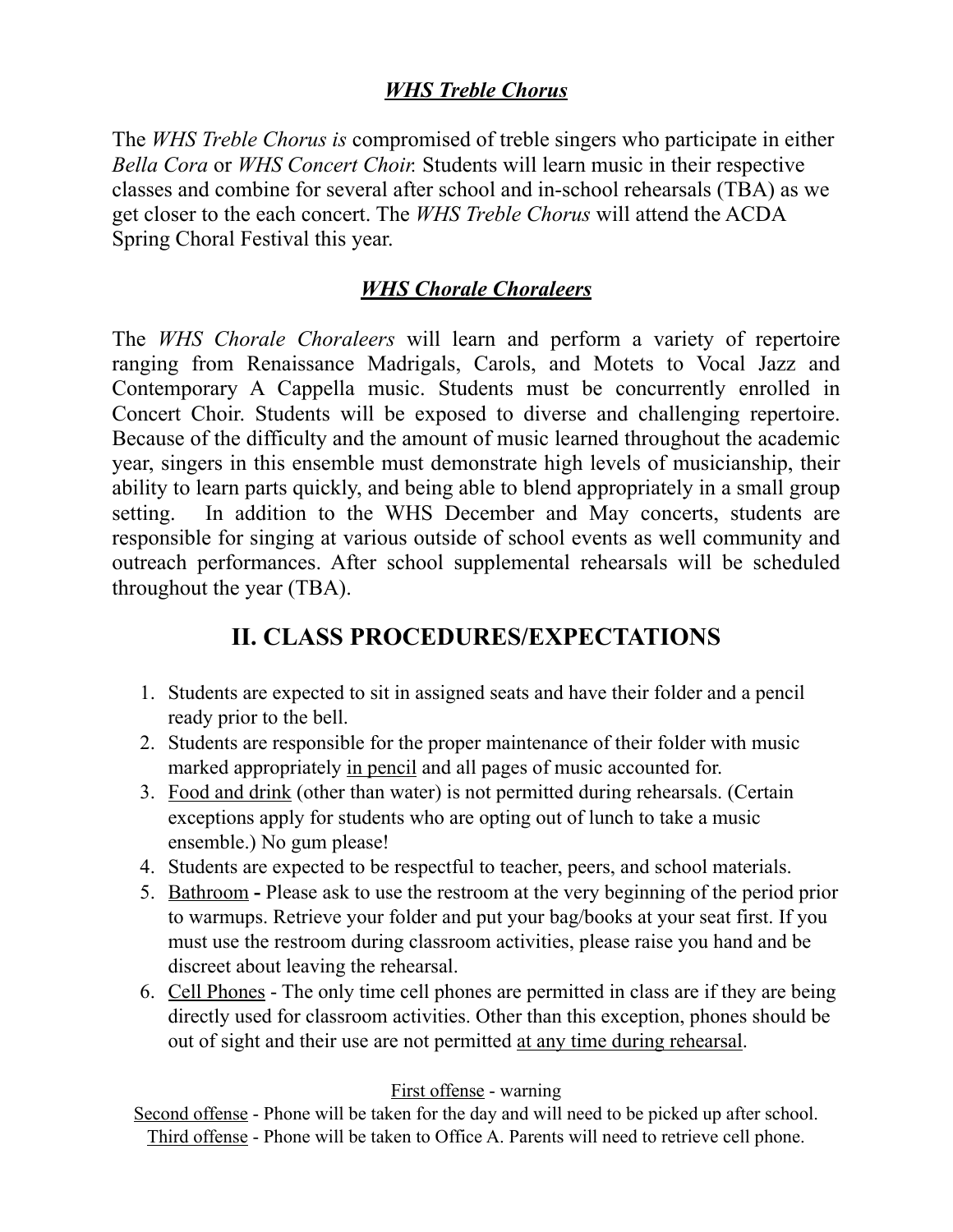# **III. GRADING**

## **Participation (60% of MP Grade)**

Positive participation is not only one of the defining factors contributing to a successful individual music experience, but for the success of the entire music ensemble. At the end of each week in a marking period, students are given a weekly participation grade. Weekly participation grades are based on three factors: Responsibility, Attitude, and Effort. Students will be assessed weekly and receive a grade according to the items in the rubric on the next page. This rubric can also be found on *Genesis*.

### **Concert Grade (15% of MP Grade)**

Students are given a number grade (0-5) for each scheduled in school or after school rehearsals that occur *outside* their regularly scheduled class period. Performances, such as the winter and spring concerts, are graded on a (0-10) point scale. Please know that all scheduled rehearsals and performances are a mandatory part of the classes for which the student is enrolled and that unexcused absences from these rehearsals will result in a "0" for that portion of a students' grade. An **unexcused absence from a mandatory performance** will result in the **dropping of one full letter grade** for the marking period.

## **Assignments (15% of MP Grade)**

Students will periodically be required to complete in-class and at-home assignments. Grading will be based according to each individual assignment.

## **Evaluations (10% of MP Grade)**

At least once a marking period, students will be individually checked for the their understanding of classroom repertoire as well as vocal techniques. These practical tests will take place during classroom time and provide an opportunity for teacher feedback.

|                                        | <b>Excellent</b> (90-100)                                                                               | <b>Inconsistent/Satisfactory</b><br>$(80-89)$                                                                               | <b>Needs Improvement (70-79)</b>                                              |
|----------------------------------------|---------------------------------------------------------------------------------------------------------|-----------------------------------------------------------------------------------------------------------------------------|-------------------------------------------------------------------------------|
| Independence of<br><b>Part Singing</b> | Approximately 90% or<br>better notes sung on pitch,<br>and rhythm correct                               | Between 80-90% of notes sung on<br>pitch, and most rhythmic passages<br>correct                                             | Less than 80% notes not sung<br>on pitch, and/or rhythmic<br>passages correct |
| <b>Vocal Quality</b>                   | Student sings with warmth<br>and evenness throughout<br>range. Tone is free of any<br>physical tension. | Voice shows some changes within<br>register, some warmth present.<br>Some tightness in sound<br>particularly on high notes. | Tone quality is forced and/or<br>strident                                     |

## **Choir Performance Evaluation Rubric**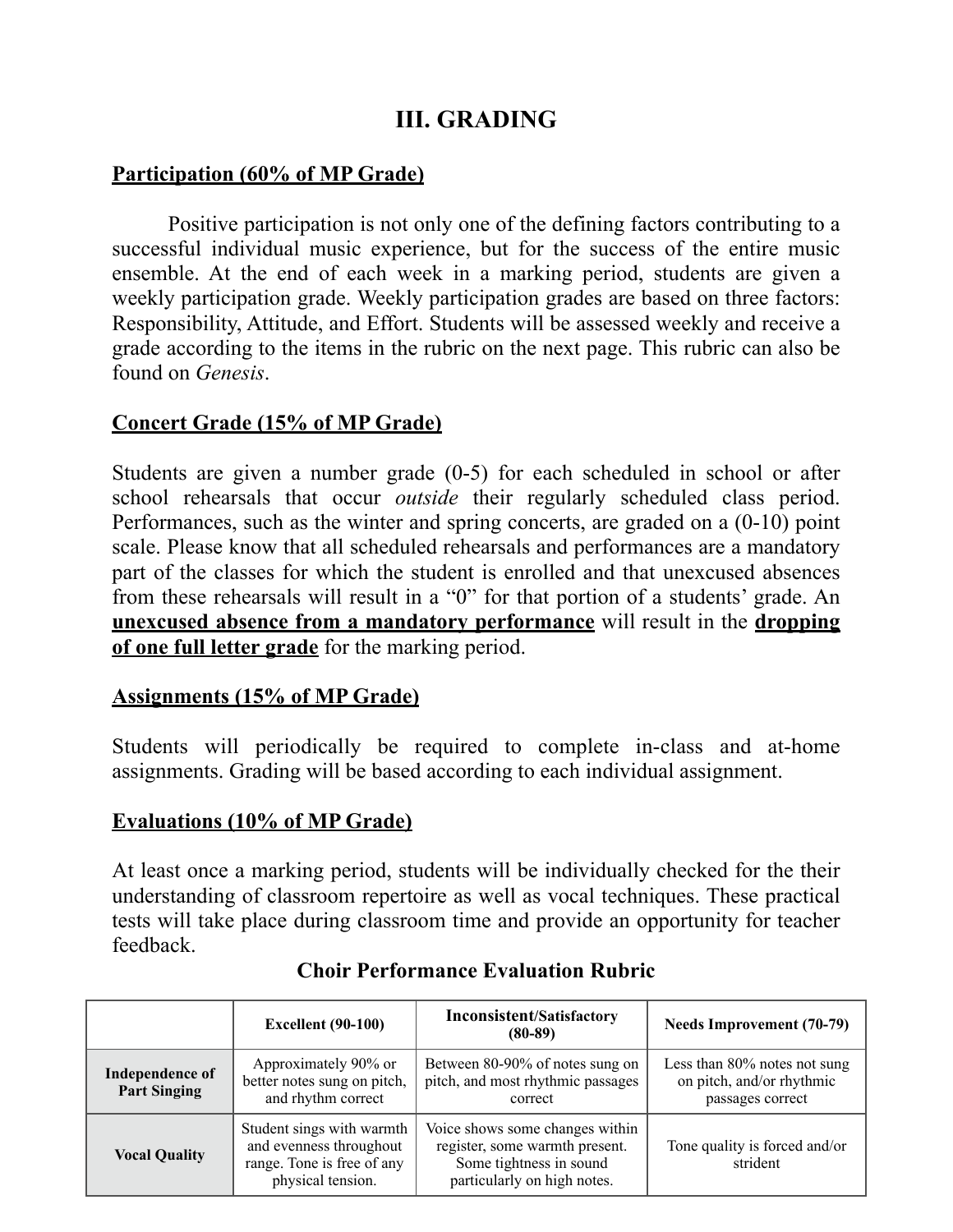## **Some tips for having a great year in choir…**

**Be open-minded and positive towards new things.** You will sing styles of music that might be unfamiliar to you and different that anything you've ever heard. In fact, my goal is to expose you to many of the wonderful ways that music has been written for choirs! You may be required to sing in different languages, be required to add synchronized or individual movement, add vocal percussion, scat, shouts, etc. This is the joy of singing in a choir - that we experience new and different ways of using our voices. Let your openmindedness towards classroom activities allow you to enjoy your experience more fully.

**"Keeping it 100."** Singing in a choir is a collaborative experience and successful performance is reliant on *complete investment*, even if we are doing something a bit outside the box (or even silly!). Every choir member must be 100% invested in our work in order to create the best possible performance of a particular work.

*The Four Agreements*. We all have bad days, maybe might have disagreements with friends or family, or simply don't feel motivated on a particular day. It is important that, even if we feel less than our best, we do our best for that day. As you interact with your choir "family" try to reflect about how your actions and words might be influencing your experience and the experience for those around you.

# **THE FOUR AGREEMENTS By Don Miguel Ruiz**

### **Be Impeccable with your Word.**

Speak with integrity. Say only what you mean.

Avoid using the Word to speak against yourself or to gossip about others. Use the power of your Word in the direction of truth and love.

#### **2. Don't Take Anything Personally**

Nothing others do is because of you. What others say and do is a projection of their own reality, their own dream. When you are immune to the opinions and actions of others, you won't be the victim of needless suffering.

#### **3. Don't Make Assumptions**

Find the courage to ask questions and to express what you really want. Communicate with others as clearly as you can to avoid misunderstandings, sadness and drama. With just this one agreement, you can completely transform

your life.

#### **4. Always Do Your Best**

Your best is going to change from moment to moment; it will be different when you are healthy as opposed to sick. Under any circumstance, simply do your best, and you will avoid self-judgment, self-abuse, and regret.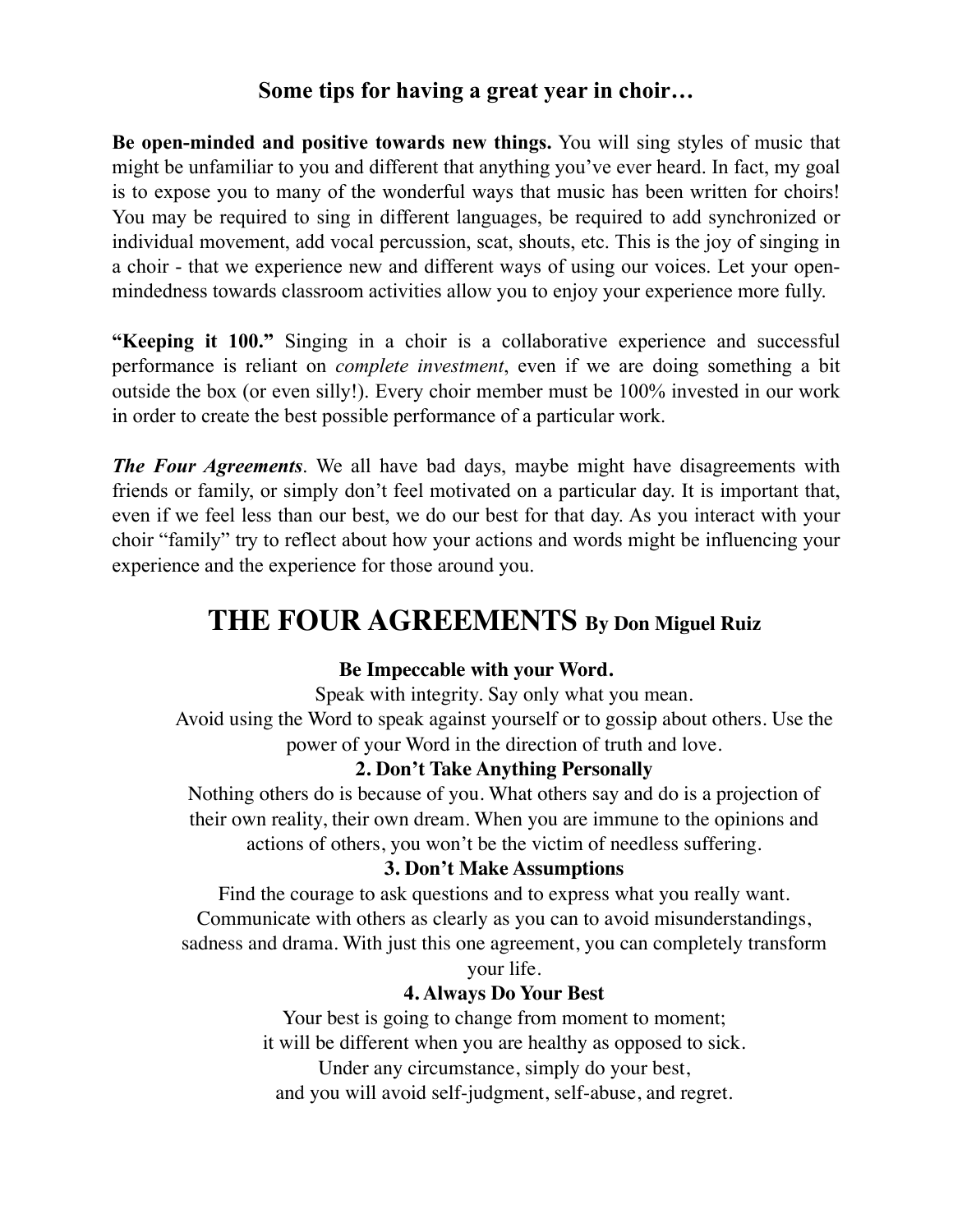# **Weekly Choir Participation Rubric**

|                       | <b>Excellent</b>                                                                                                                                                                                                                                                                                                                                                                 | <b>Inconsistent</b>                                                                                                                                                                                                                                                                                             | <b>Needs Improvement</b>                                                                                                                                                                                                                                                          |
|-----------------------|----------------------------------------------------------------------------------------------------------------------------------------------------------------------------------------------------------------------------------------------------------------------------------------------------------------------------------------------------------------------------------|-----------------------------------------------------------------------------------------------------------------------------------------------------------------------------------------------------------------------------------------------------------------------------------------------------------------|-----------------------------------------------------------------------------------------------------------------------------------------------------------------------------------------------------------------------------------------------------------------------------------|
|                       | (3)                                                                                                                                                                                                                                                                                                                                                                              | (2)                                                                                                                                                                                                                                                                                                             | (1)                                                                                                                                                                                                                                                                               |
| <b>Responsibility</b> | • Student is on time to<br>class and at their seat<br>with folder/materials at<br>the bell.<br>Student takes care of all<br>classroom materials.<br>• Student keeps an<br>organized folder with<br>name and folder number<br>marked on the front of<br>each octavo in pencil.                                                                                                    | • Student is sometimes<br>tardy to class and/or<br>needs to be reminded to<br>be at seat with folder/<br>materials at the bell.<br>• Student can be careless<br>or forgetful with<br>classroom materials.<br>• Student has some of the<br>appropriate markings<br>their music but may be<br>missing some items. | • Student is frequently<br>tardy to class and<br>reminded to find their<br>seat or get folder/<br>materials by the bell.<br>• Student is frequently<br>misplacing or mistreating<br>classroom materials.<br>• Student rarely/never has<br>appropriate markings in<br>their music. |
| <b>Attitude</b>       | • Student is respectful to<br>teacher and peers.<br>• Student is never a<br>distraction in class and<br>always treats the<br>rehearsal and musical<br>process with respect (i.e.<br>not talking while other<br>sections are rehearsing,<br>$etc.$ ).<br>Student displays a<br>positive attitude towards<br>the class and classroom<br>activities.                                | • Student is sometimes<br>disrespectful towards<br>teacher and/or peers.<br>• Student sometimes<br>speaks out of turn, or<br>makes inappropriate<br>remarks in class.<br>• Student sometimes<br>displays a negative<br>attitude towards<br>classroom activities.                                                | • Student frequently is<br>disrespectful to teacher<br>and/or peers.<br>• Student frequently<br>speaks out of turn, or<br>makes inappropriate<br>remarks in class.<br>• Student frequently<br>displays a negative<br>attitude towards<br>classroom activities.                    |
| <b>Effort</b>         | • Student is fully invested<br>in the attention to<br>warmups, vocal<br>technique, and<br>demonstrates the use of<br>physical gestures or<br>Curwen hand signs<br>where appropriate.<br>• Student is consistently<br>working towards their<br>best overall vocal sound<br>situated within the group.<br>• Student sings with an<br>audible tone to the best<br>of their ability. | • Student is inconsistent in<br>their attention to<br>warmups, vocal<br>technique, or use of<br>physical gestures as it<br>relates to singing.<br>• Student shows<br>inconsistency in regards<br>to working towards their<br>best overall vocal sound.<br>• Student sometimes<br>sings with an audible<br>tone. | • Student is lacking in their<br>attention to warmups,<br>vocal technique, or use<br>of physical gestures.<br>• Student shows lack of<br>effort in regards to<br>working towards their<br>best overall vocal sound.<br>• Student rarely/never<br>sings with an audible<br>tone.   |
|                       |                                                                                                                                                                                                                                                                                                                                                                                  | <b>Weekly Total</b>                                                                                                                                                                                                                                                                                             | / 9                                                                                                                                                                                                                                                                               |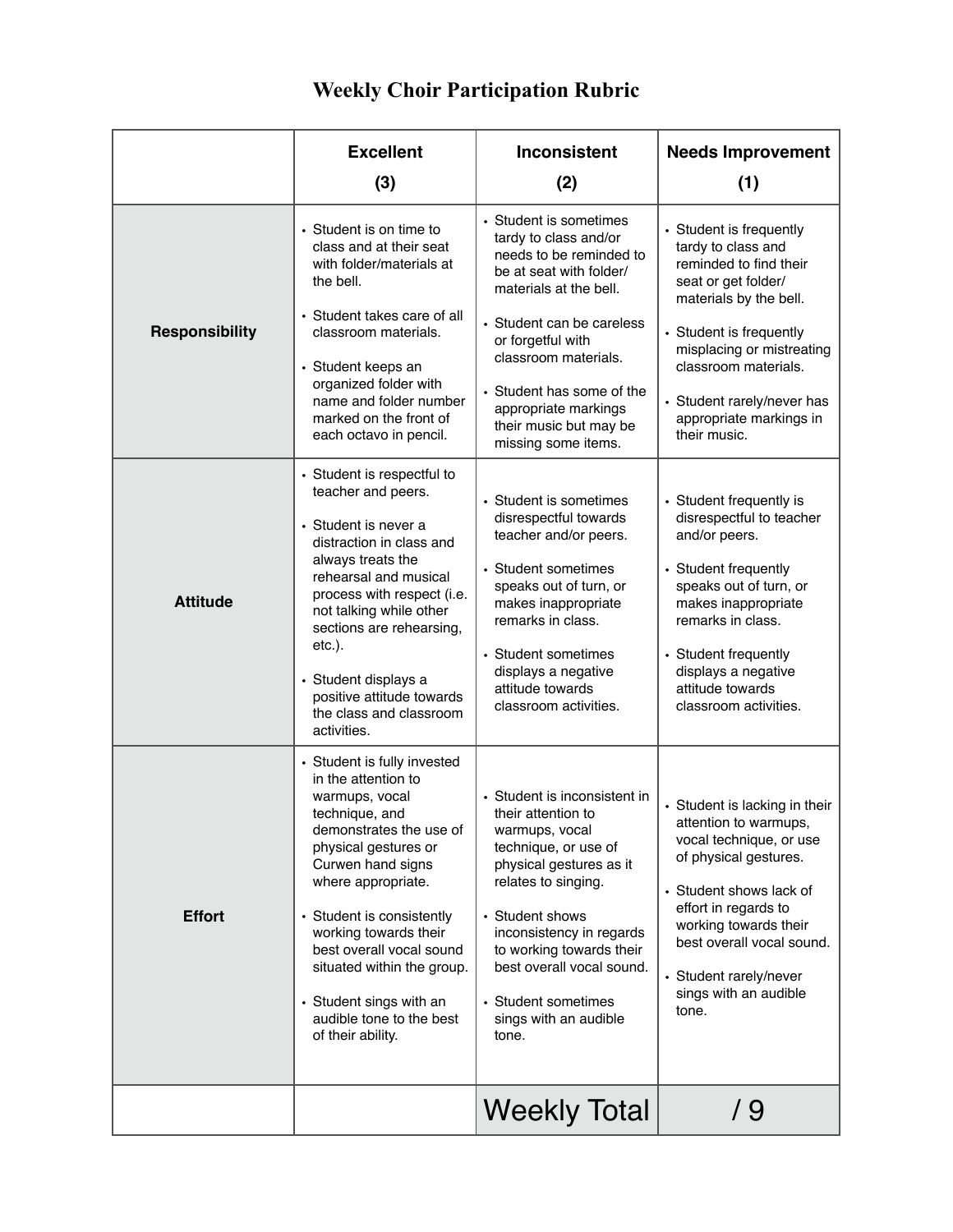# **IV. CONCERT ATTIRE**

Singers in *Mixed Chorus* are required to wear the following for evening performances:

Boys: Dress pants (khaki, black, or grey), dress shoes with dress socks, long sleeve dress shirt, tie, jacket (optional).

Girls: Cocktail dress (which falls over the knee) or dress pants/blouse. Dress shoes (low heel), minimal jewelry (optional). Conservative holiday/spring colors are ok.

Singers in *Bella Cora, Concert Choir,* **and** *Chorale* are required to purchase a dress or tuxedo from *Southeastern Performance Apparel.* Information for ordering attire is distributed at the beginning of the school year.

Boys: Tuxedo pants and and jacket ordered from *Southeastern Performance Apparel*, tuxedo shirt with wing tip collar, black dress shoes and black dress socks.

Girls: Concert gown ordered from *Southeastern Performance Apparel,* closed-toe black dress shoes with minimal heel. No high heels, wedges, or boots. No excessive jewelry. Hair must be out of face and any hair accessories should only be black, silver, or gold.

**Students in** *Choraleers:* Classy and coordinated with hints of individualism. We will talk more about the direction of where we want to go with this in class.

 $*$  How we look as a choir can say a lot about who we are as an ensemble before we sing our first note! The uniformity of our look should make a statement of our solidarity and respect for our ensemble. In considering this, any student that is not appropriately dressed for a particular concert event will not be permitted to perform.

#### **V. REGIONAL CHOIR/ALL STATE CHOIR**

The WHS Choral Department sponsors students to audition to be a part of two prestigious extra-curricular choral ensembles, the **CJMEA Region II Mixed and Treble Chorus** and the **NJMEA All State Mixed and Treble Chorus**. Students are permitted to audition for these groups at the discretion of Mr. Brzozowski and must be in good standing at WHS. Singers must also have demonstrated responsibility, citizenship, and positive behavior in their music ensemble(s).

**The CJMEA Region II Mixed and Treble Choirs** consist of selected students from around the central New Jersey area. Applications are due at the end of October and auditions take place at the beginning of December at J.P. Stevens High School (in Edison). Rehearsals take place of the course of four weekends in January (alternating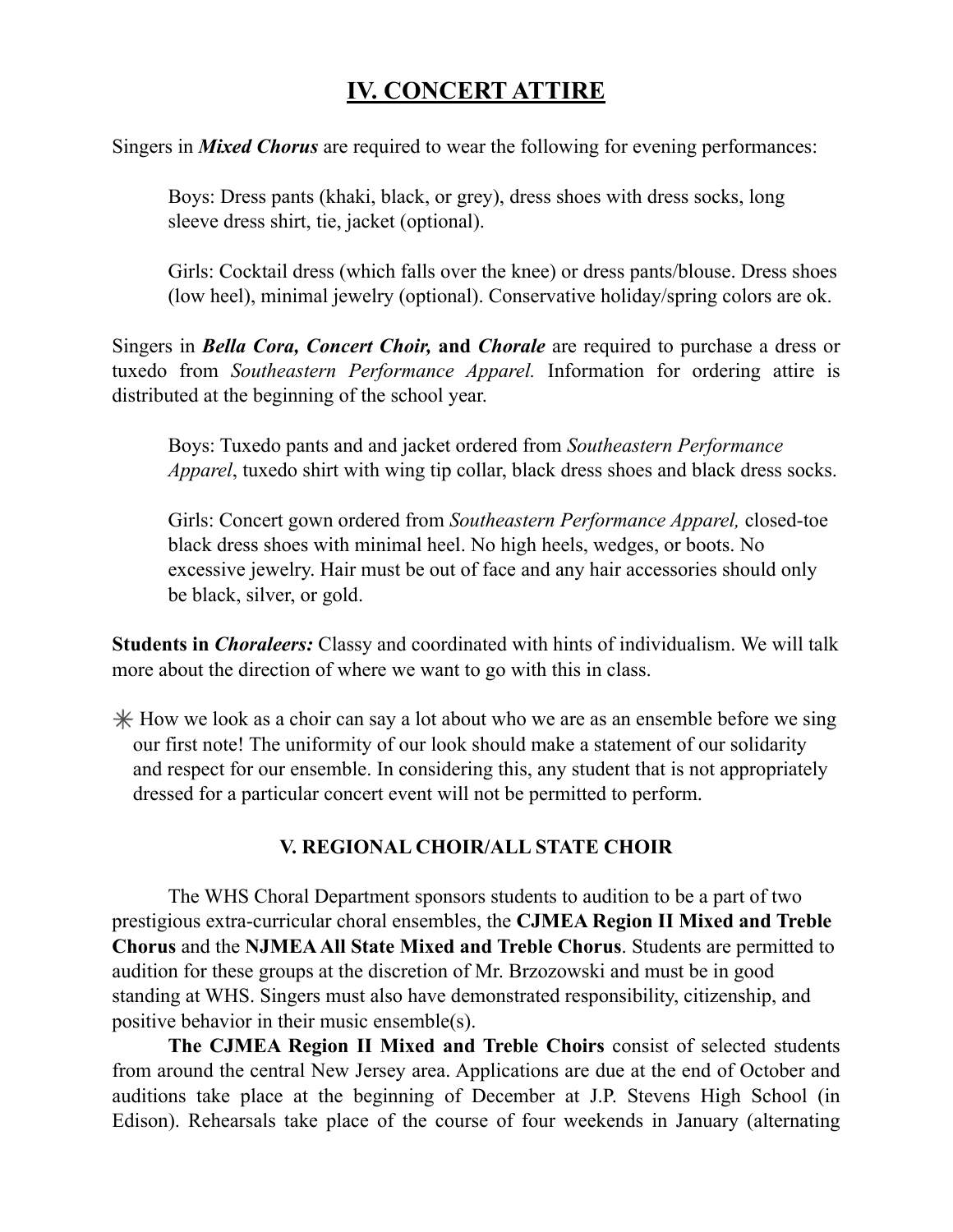Friday evenings and Saturday mornings) with a culminating performance the last Sunday of January or first Sunday in February (TBA).

**The NJMEA All State Mixed and Treble Choirs** consist of selected students from across the state of New Jersey. Auditions take place at the end of March or early April (location TBA). If selected into the All State Mixed Chorus, students will be required to attend approximately four rehearsals, one rehearsal in June and three in the fall. There are two culminating performances in November, one performance at the Atlantic City Convention Center over Teacher Convention weekend, and one performance the following week at NJPAC. If selected into the All State Women's Chorus, students will hold a similar rehearsal schedule but their performance will take place at NJPAC in February.

 $*$  It is recommended that, if eligible, students audition at least once for one of these ensembles during their time in the choirs at WHS. The experience of auditioning is one that can carry over into other aspects of life (such as college or job interviews). The experience of being in one of these groups allows you the opportunity to work with other directors and sing a variety of incredible choral music in an a high performing singing ensemble.

#### **VI. AUDITIONING FOR WHS SELECT GROUPS**

Around the end of January, all 9-11 grade students will have the opportunity to audition for future WHS select choral groups (Bella Cora, Concert Choir, Chorale). It is recommended (but not required) that students get a head start on practicing the audition material on their own, set up meeting times with Mr. Brzozowski to go over audition material, and/or review your material with a private lesson teacher.

 Auditions for the WHS choral groups have a prescribed set of music and singing elements that are based on the NJMEA All State Chorus audition process. In class in January, all choir students will be introduced to this audition material. **A more detailed packet with audition specifics, music examples, and scoring rubric is available upon request.** 

#### **I. High and Low Diatonic Scales**

Diatonic Scales start on the following pitches and are sung on the vowel sound "ah." Please sing at quarter note = 80. Depending on your voice part, either ascend or descend first, take a breath, and return in the opposite direction.

#### **II. Solo**

The solo is "Shenandoah" Please sing a cappella at approximately quarter note = 120. A copy is available from Mr. Brzozowski upon request.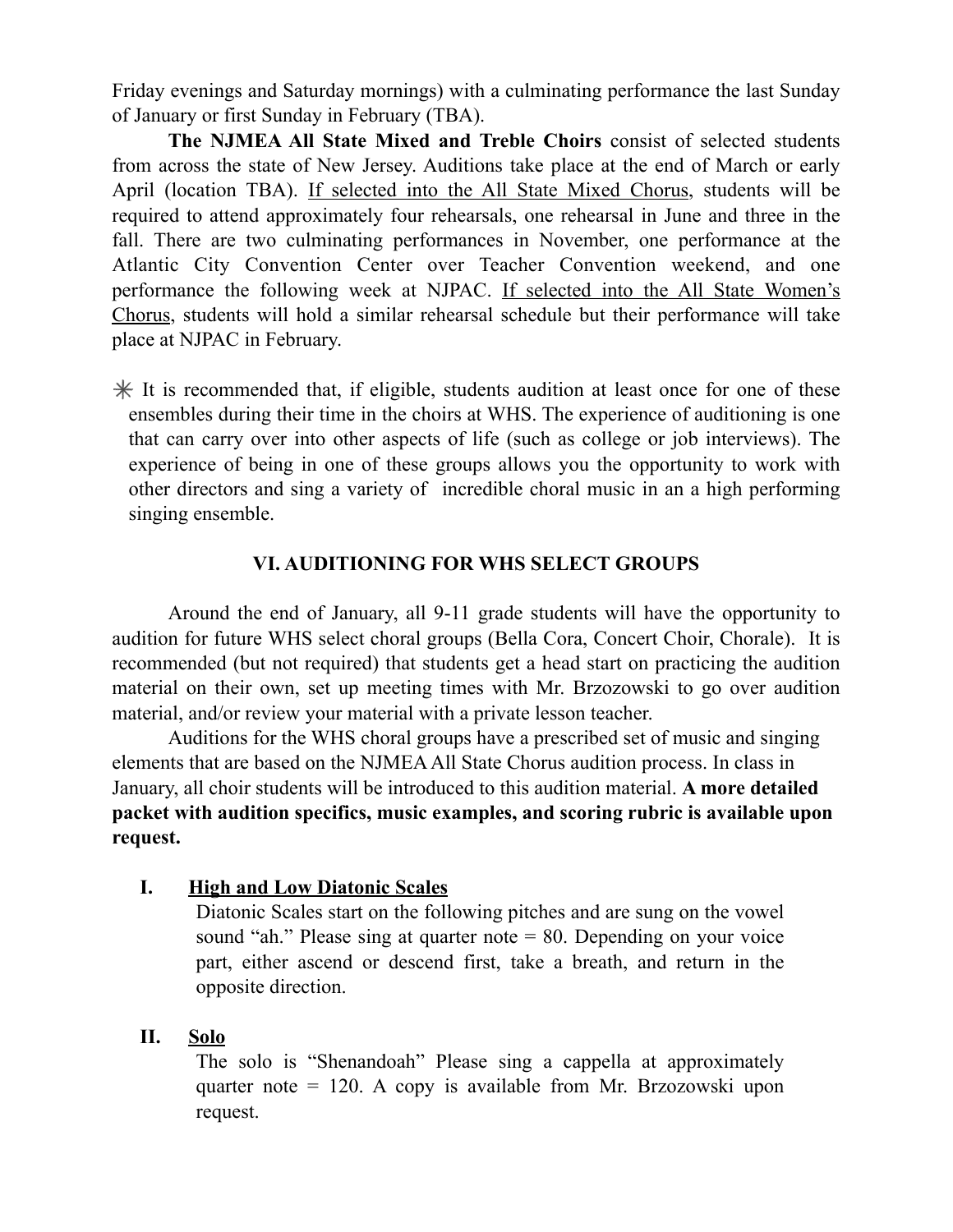#### **III. Tonal Memory**

You will hear a four-bar melody played twice on the piano. Sing the melody you are hearing a capella on the vowel sound "la."

**IV. Quintet** (*The Lord Bless You and Keep You,* by Peter Lutkin). Only for incoming 11th and 12th grade students interested in auditioning for *Chorale Choraleers.* 

\*Students who score high enough, will attend an after school callback audition (TBA) for *Choraleers*. The audition will consist of singing a lead sheet of a familiar jazz standard (TBA).

# **VI. PRIVATE LESSONS/WORKSHOPS**

Since chorus is a group experience, much of the daily feedback in regards to sound production is given to the group, not the individual. While there are brief private sessions where individual feedback is given, unfortunately their just is not enough time to reinforce individual student vocal technique. **Please see me if you have any interest in pursuing voice lessons, classes, or summer workshops. I can provide a list of teachers and/or workshops that can fit your needs.** 

# **VII. STUDENT LEADERSHIP**

### **WHS Choir Leadership Council**

Who is the choir leadership council and what do they do?

The WHS Choir Leadership council is a group students that work to advocate for the entire choral program and have a vested interest in the success of the choir. The focus of the leadership council is strengthening we/us mindset which is crucial to our choir's success. The leadership council will be involved in decision making throughout the year that will help towards this end.

- Singers must be in 10-12th graders enrolled in the *WHS Concert Choir*
- Must be in "good standing" in choir and at WHS
- Must display a positive attitude and demonstrate leadership skills.
- Elections for executive positions and the opportunity to apply to the leadership council will occur in the spring.

Students must have served on leadership council for at least one year to be eligible for the following positions:

*WHS Choir President and Vice President* (11<sup>th</sup> or 12<sup>th</sup> grade) – Elected by leadership council in the spring. The Concert Choir President and Vice President are figureheads of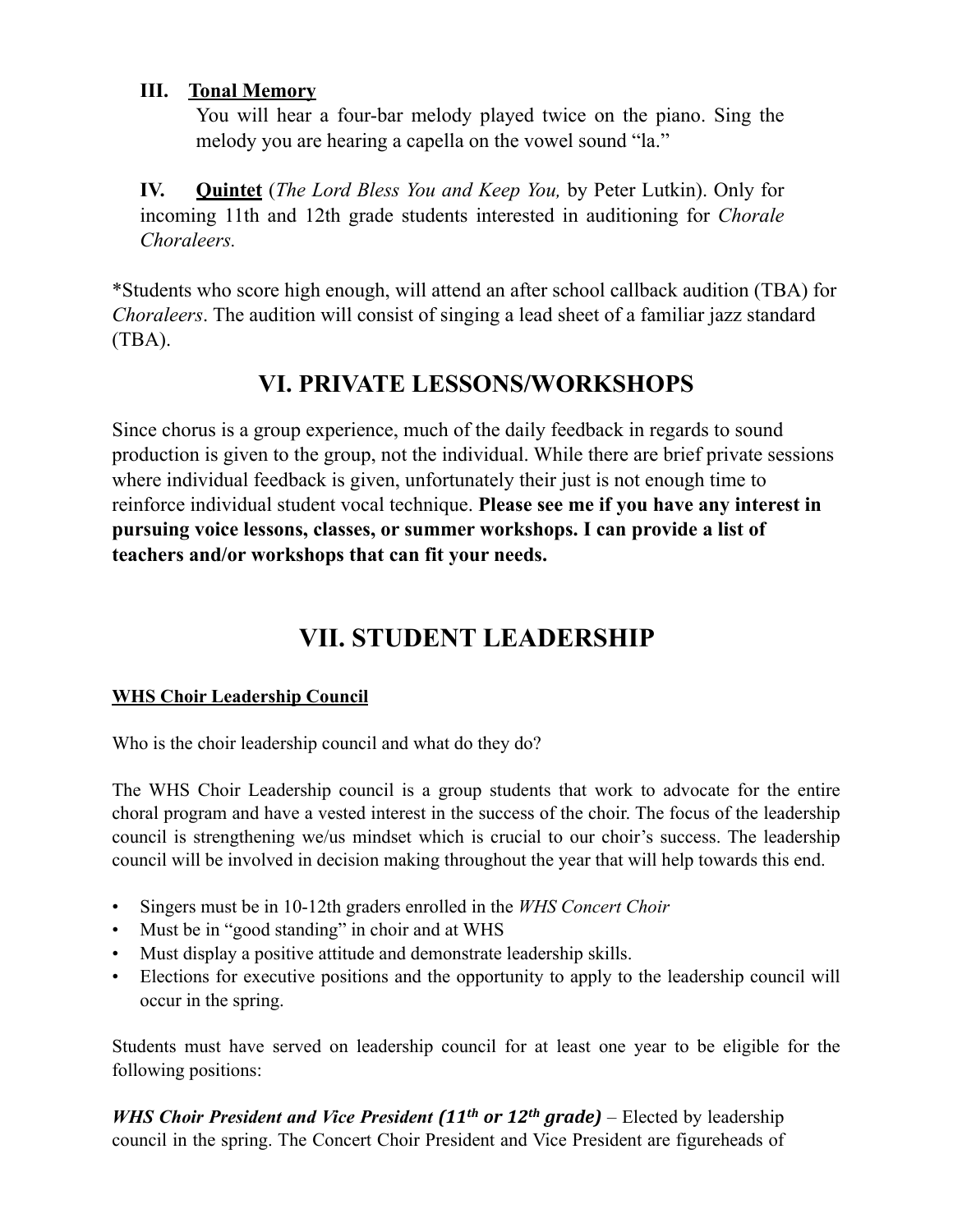the WHS Choral Department. Duties include: acting as a liaison between choir members and the director, representing the choir in community performance and recruiting events, and assisting the director. They are responsible for upholding a positive student image of the choral program and maintaining the positive energy and participation of the ensemble throughout the year. Responsible for running periodic early morning meetings with the leadership council.

*WHS Choir Secretary/Treasurer (11<sup>th</sup> or 12<sup>th</sup> grade)* - Elected by leadership council in the spring. Duties include: Acting as a liaison between choir members and the director, representing the choir in community performance and recruiting events, and assisting the director particularly in terms of the collection of money and forms for various events throughout the year. Periodic early morning meetings will be held to discuss choir department events. Responsible for taking attendance and recording minutes at morning meetings. Also responsible for publicity (Westfield Patch, Morning Announcements, and writing Arts a la Carte articles) and getting these approved by Mr. Brzozowski.

#### *Choir Jobs (appointed by Mr. Brzozowski)*

- *Choir Historian(s)* 10-12<sup>th</sup> grade Any student in Concert Choir that would be responsible for chronicling (collecting press releases, taking pictures, etc.) the year's events for all choirs.
- *Choir Librarian(s)* 10<sup>th</sup>-12<sup>th</sup> grade Any student in Concert Choir that would be responsible for organizing the music library and choir robes.
- *Choir Manager(s)* 10-12<sup>th</sup> grade Primarily responsible for taking attendance and delegating students to take attendance in absence.
- *Choir Website Manager(s)*-Collaborate with Historian to update photos. Imbed calendar with important dates. Assist Mr. B with technological needs.
- *Choir Section Leader(s)/Assistant Director(s)* Responsible for running sectionals or running rehearsal in Mr. B's absence. Must have proficiency in piano playing.

#### *\*Possible Committees (Delegated by Choir President and Vice President)*

Night of Love Songs Recruitment Christmas Tree Pickup 

\*Committees may be formed through out the course of next year depending on events that come up.

#### **Student Leadership in Mixed Chorus/Bella Cora**

Leading stretches Organizing folders/music Taking Attendance Class Representatives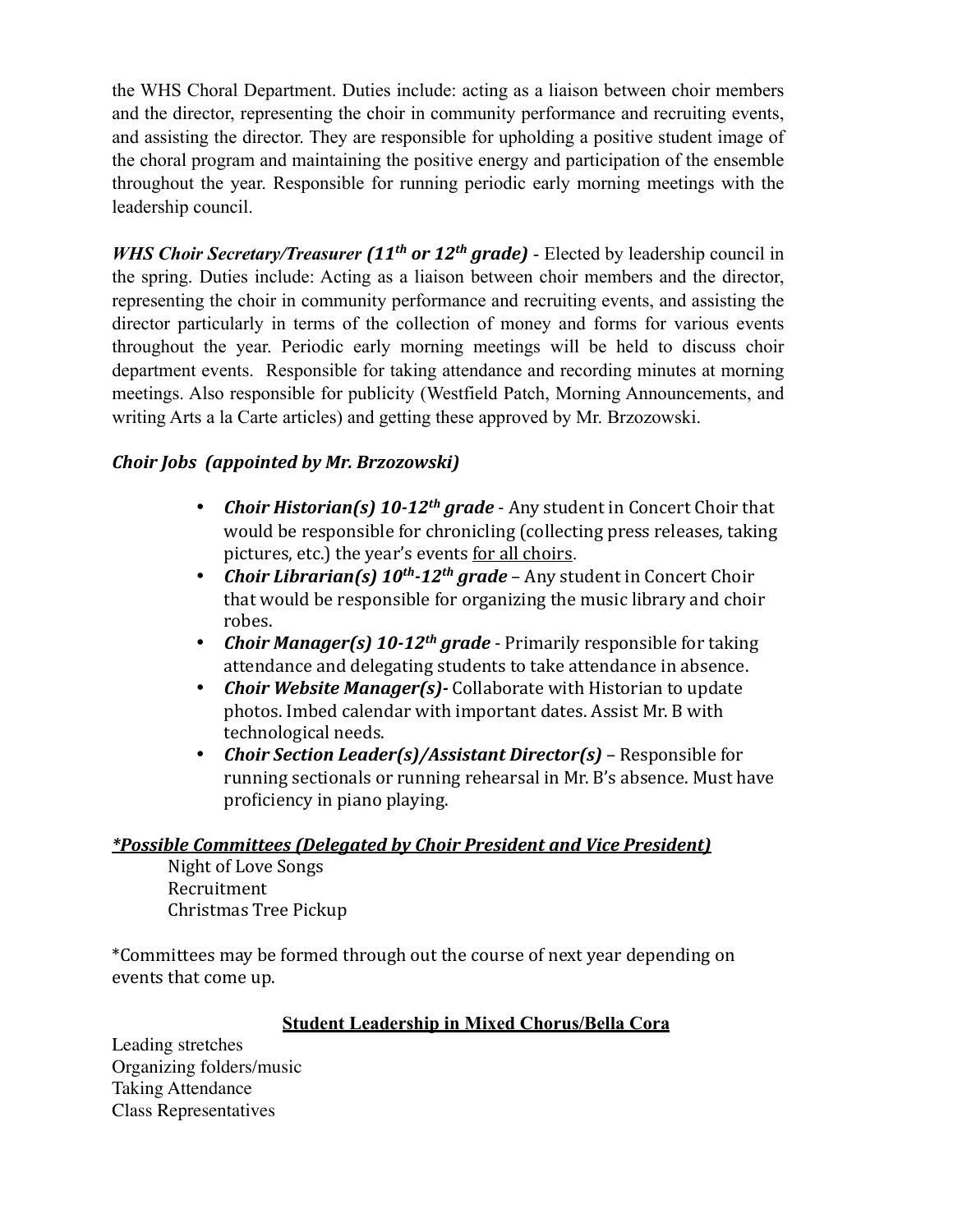# **VIII. CONCERTS AND REHEARSALS**

As part of the course of study for WHS Choral classes, all choral students are required to participate in two concerts, a winter concert and a spring concert. Attendance at these concerts will count towards a portion of their overall grade for the class for the marking period (See "III. Grading"). It is expected that school concerts take precedence over any outside of school events. It is recommended that students look ahead at the performance schedule as to avoid any potential conflicts.

Most of the choral ensembles at WHS meet during the day for rehearsal, however **there are times throughout the year that will require additional rehearsals**. These rehearsals may occur after school and during other periods in the school day other than students' regularly scheduled music period. Attendance at these rehearsals will count towards a students' concert grade.

**Students in auditioned choral groups (***Bella Cora***,** *Chorale Choraleers* **and** *Concert Choir***) as well as** *WHS Mens Chorus* **will often have additional performance responsibilities.** Performances may be scheduled as the year progresses. Performances scheduled more than a month in advance of the performance date are considered mandatory and attendance will count towards a students' concert grade. A detailed performance/rehearsal calendar will be distributed early in the year once most dates are finalized.

 $\angle$ To avoid any potential conflicts with our concert schedule, be sure to sit down with your parents and talk about your commitments throughout the year.

# **IX. COMMUNICATION**

The WHS music department utilizes a music administration software program called *Charms Office* that aids in the communication, management, and dissemination of important information to students and parents. At the beginning of the year, all students will be required to update or create a profile in *Charms.* 

Having this profile gives the music teacher the ability to create and organize group lists, correspond with parents/students, post materials, and give assignments. There is even an area that the students can record themselves and receive feedback from the teacher! **It is expected that all students have and maintain a valid email address and that they check this email regularly. Students are also responsible for updating all of their profile information as it changes throughout the year.** Instructions for updating student profiles on Charms can be found on the WHS Choral Department website, westfieldchoir.org

 Emailing is a professional way of corresponding with your teachers. Remember to use proper punctuation, greetings, closings, etc. when writing this type of professional correspondence.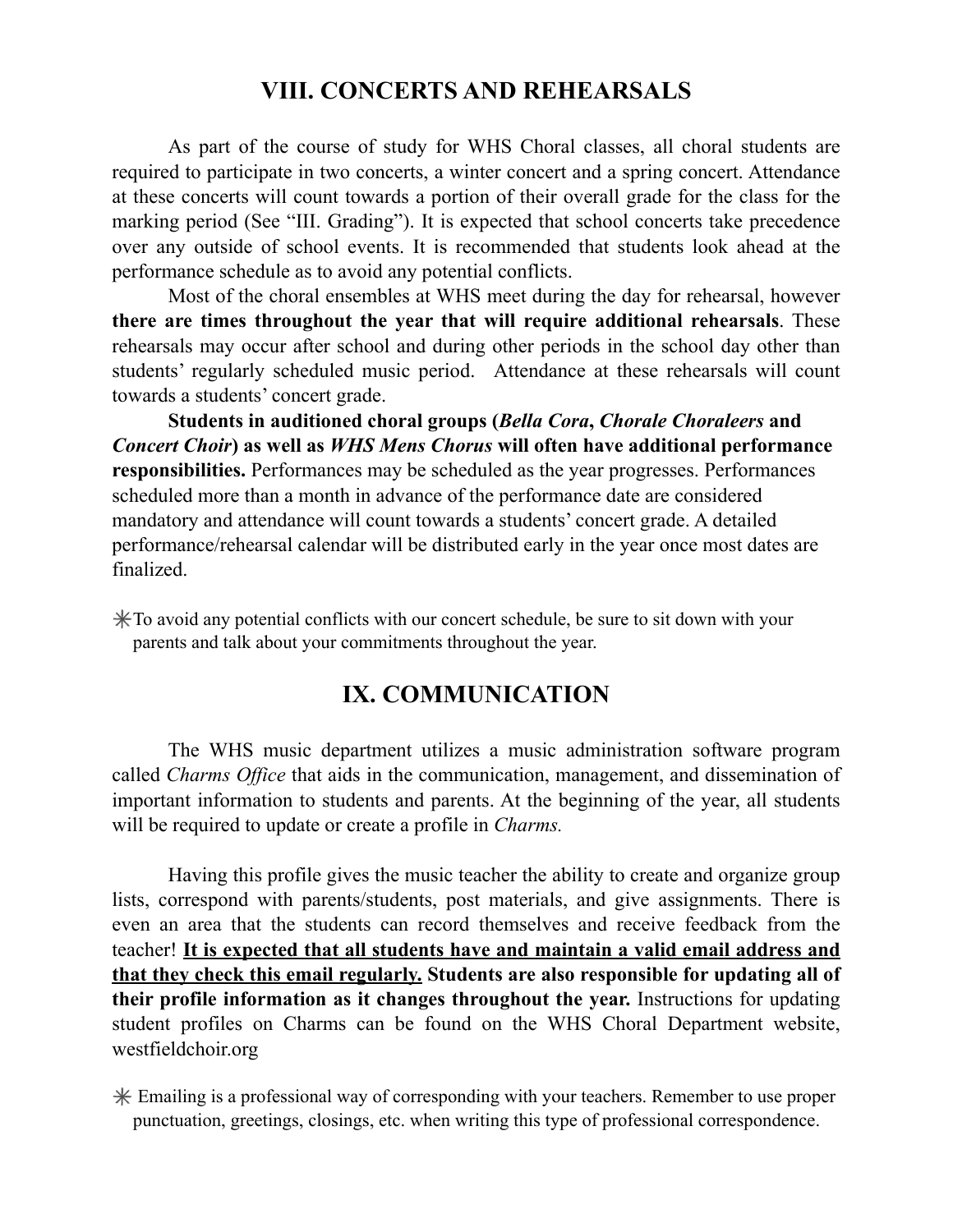# **X. SCHOLARSHIPS**

For current year seniors there are two monetary scholarships that the Choir Department offers, the *Concert Choir Award* and the *Esprit d'Corps Award.* Scholarship applications and information will be given out in January.

# **XI. RECOMMENDATIONS**

I am more than willing to write recommendations for students who need them for college, summer programs, etc. Some tips/guidelines for recommendations are below:

- 1. It is best to ask in person for the recommendation and as early as possible. If you have to email (in the summer, for example), be sure to follow up in person.
- 2. Be sure to give a clear deadline for when you need the recommendation letter submitted. It is also helpful to include a list of things that you would like me to include in your recommendation letter.
- 3. Remember that if I am writing you a recommendation it is because I care about your academic success and future plans. Be sure to follow up with an update on schools, or programs that you are accepted into.

# **FINALE**

I know this is a lot of information but these are some of the items that will help our class run smoothly and have the best year of music making possible. Hopefully this handbook can serve as a guideline to help you make the most out of your year and help us aspire to be a choir program that we can all be proud of!

Throughout the school year, if there are any questions or concerns, I can be reached by email at:  $\frac{i}{\text{brzozowski}}(a)$  westfieldnjk12.org and by phone during school hours at 908-789-4500 X4549.

Sincerely,

Mr. Brzozowski